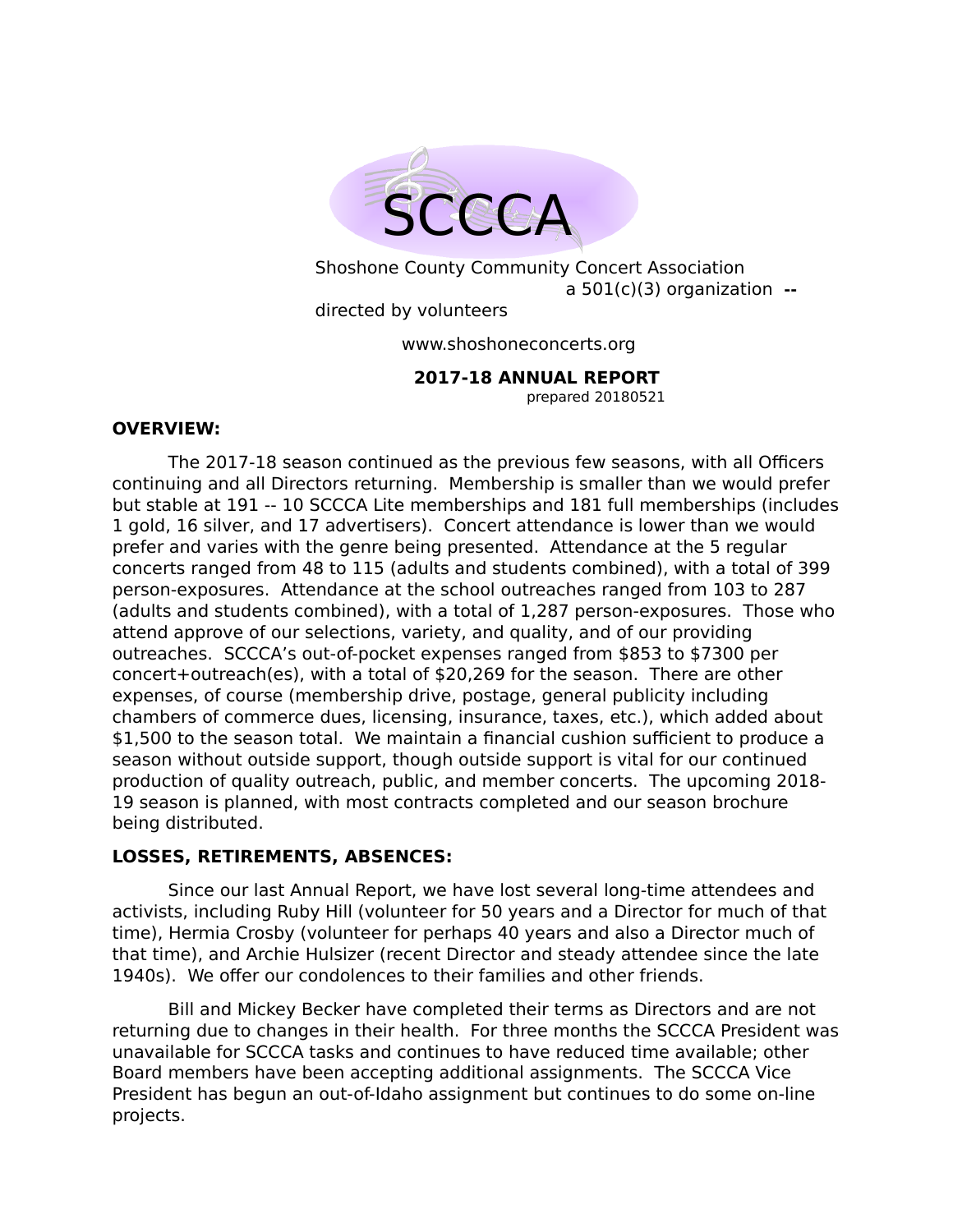# **2017-18 SEASON – REGULAR CONCERTS and OUTREACHES**:

There were 4 subscriber concerts, 6 school outreaches, 1 Master Class for area dance students, and 1 free concert for the community. Generally primary concerts begin at 2:00 pm on a Sunday, with outreaches the following day. Most attendees at the subscriber concerts hold season memberships – still \$40/adult – though a few hold "SCCCA Lite" memberships (any 2 concerts for \$25). A few people choose to pay a single-concert admission fee of generally \$20/concert; this was lowered to \$15 at our last spring concert. We continue to admit students without charge. Outreaches are given to the schools without charge, however, they sometimes have busing expenses (Silver Hills Elementary School students are bused to Wallace Jr-Sr High School for their outreaches; some Kellogg School District elementary students are bused to Kellogg Middle School). There may be some additional tasks required of school staff, such as providing protection to floors for concert outreaches involving dance.

The season began Sunday afternoon, October 12, 2017, with Trio Voronezh at Wallace High School, with 3 outreaches (WHS, SHES, Mullan Schools) the following day. On November 5, 2017 the Gothard Sisters, a trio, performed at Kellogg Sr High School, with an outreach the following day at Kellogg Middle School. On March 11, 2018, the Coeur d'Alene Big Band performed at WHS. Two weeks later, March 25, 2018, musicians from the Piatigorsky Foundation – tenor Rodrigo Garciarroyo and pianist Richard Dowling -- performed at the United Church of Christ Congregational in Wallace; this concert was open to the public without charge. They gave an outreach the preceding Friday (March 23) for the students of WHS. The season concluded with Two on Tap performing on April 22, 2018 at KHS. That concert was preceded by a Master Class, with the students performing with the professionals in one selection. The same students had opened the concert with their own performance. There was an outreach the following day for students at the Mullan schools. Details of these concerts and outreaches are available upon request.

## **GRANTS and OTHER FINANCIAL DETAILS**:

Membership fees and local supporters' contributions cover about half our expenses each season. Artists' fees continue to increase. Production requirements seem to be increasingly complex, requiring us to hire professional sound technicians. To continue providing high quality live performances, we apply for support from local, regional and national foundations.

General support for the 2017-18 season was received from private foundations: Callahan-Zeller Foundation, Mr. and Mrs. Henry B. Kingsbury Foundation, Magnuson Family Foundation, Hecla Charitable Foundation, and the Gladys E. Langroise Advised Fund in the Idaho Community Foundation. Support was also received from government funds through WESTAF's TourWest and the Idaho Commission on the Arts (ICA); these grants are in support of specific concerts and must be matched by private funds. TourWest funds provided partial support of the Trio Voronezh concert and outreaches. ICA Quick-funds provided partial support of the Gothard Sisters concert and outreach.

We will continue to apply to these sources and also to the Frank A. Morbeck Foundation and the Community Strategies Fund in the Inland Northwest Community Foundation.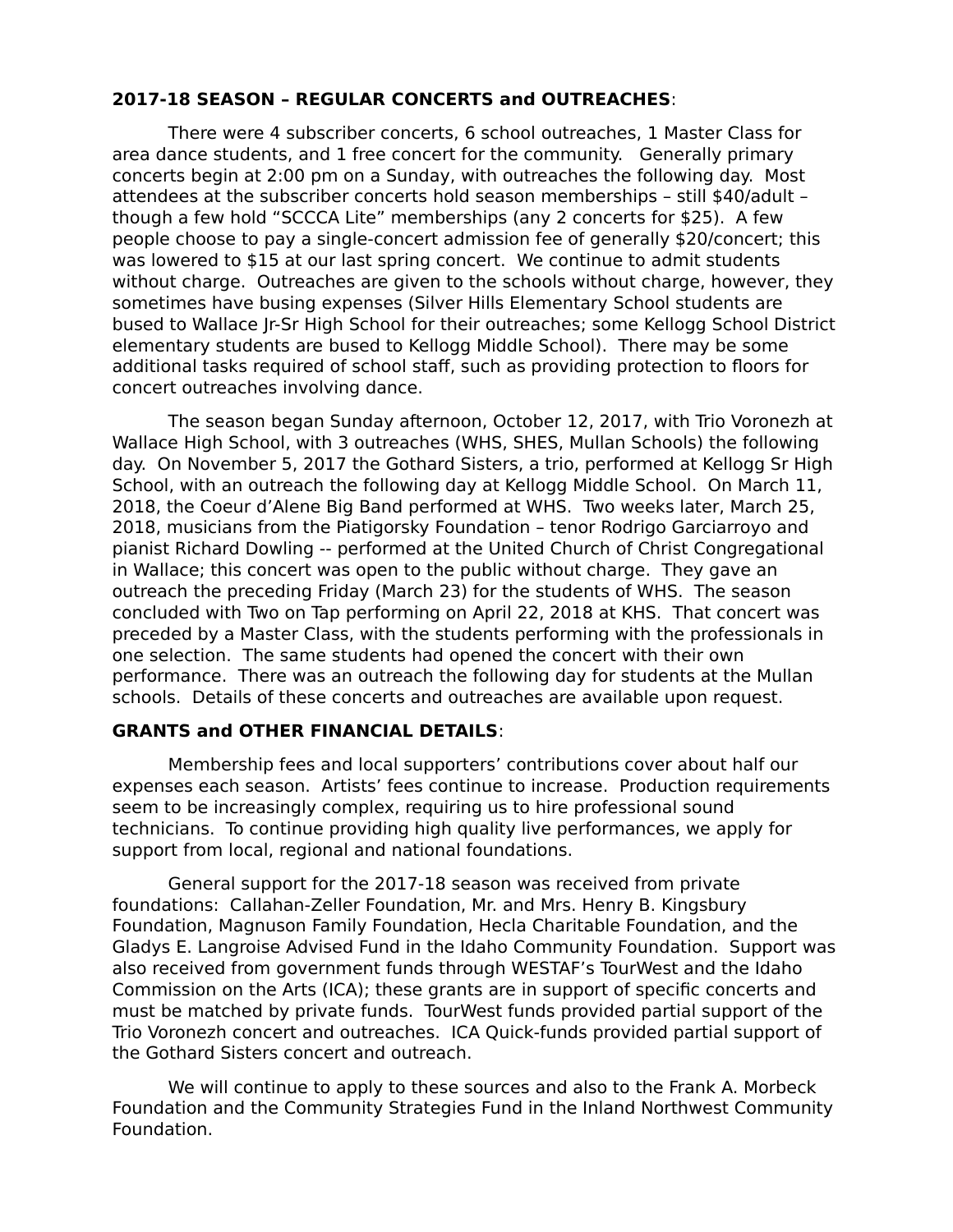## **SELECTING ARTISTS and AREA COLLABORATIONS:**

Traditionally our artists were obtained through Live on Stage and its predecessors, primarily Columbia Artists. The Piatigorsky Foundation's mission is to provide quality live performances to areas of small populations and/or difficult access. While having short notice of the exact date available to us, we have found this to be an inexpensive source of classical/romantic era performances by skilled performers and have offered their recital-length concerts to the general public. In recent years we have reached out to regional artists, especially those whose performances have been seen by SCCCA members. Being along I-90 and relatively close to several metropolitan areas are advantageous to us; artists sometimes contact us to "fill-in" a gap as they travel near our area. Unfortunately these opportunities are often with very little notice. An increasing number of artists send information to our website [\(www.shoshoneconcerts.org\)](http://www.shoshoneconcerts.org/). We review the websites of ArtsNW and similar groups. We receive information from other regional groups.

Board members and others review these acts, their costs and technical requirements, then make recommendations to the entire Board. Artist unavailability on dates suitable to us eliminates some otherwise desirable concerts. We also strive to provide variety within each season and from recent seasons. We strive to achieve a balance of genres, recognizing the local popularity of some while also offering concerts not otherwise readily available locally.

Block-booking strengthens grant applications and brings additional ensembles to our attention. It helps the artists with transportation times and costs, and can reduce the artists' fees that we pay. To promote block-booking, we share information with a network of regional arts associations, including the Mineral County Performing Arts Council, Sanders County Council for the Arts, and other western Montana groups. We also exchange information with the Clearwater Community Concert Association of Orofino, Idaho.

Locally we have ongoing successful collaborations with the churches that provide venues for us (United Church of Christ Congregational in Wallace, and St. Rita's Catholic Church and the American Lutheran Church in Kellogg) and their volunteers who assist with access and publicity and sometimes provide refreshments. Whenever possible we coordinate with other community organizations, such as the Staff House Museum in Kellogg, and Sixth Street Theatre and NPRR Museum, both in Wallace. We have long worked with the Kellogg and Wallace School Districts for venues and more recently for school outreaches. We now include the Mullan School District among outreach recipients.

#### VOLUNTEERS:

We are an all-volunteer organization. Whenever possible we purchase local services such as printing, refreshments for the artists, and technical support beyond that available from our volunteers. In addition to the Board of Directors, there are 15-20 people who consistently help (membership committee tasks, reception area at concerts, pre-concert tasks, sales of artists' materials, website support, publicity including placing posters, etc). The Board members during the 2017-18 season are listed below:

All Officers are also members of the Board of Directors; the date is initial tenure on the Board.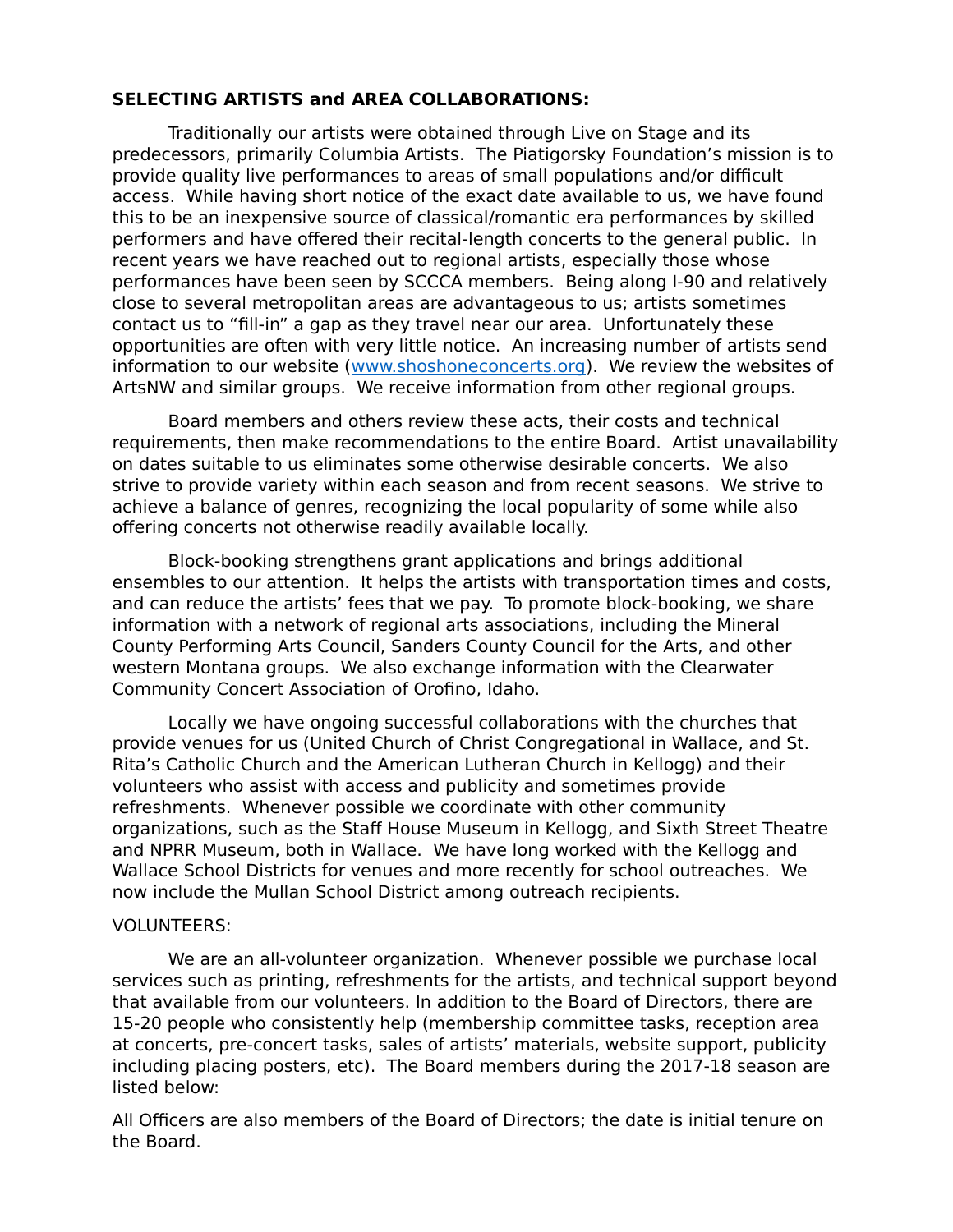President Marcella Hanson (6-2010) Medimont Vice President Lisa Hardy (6-2010) Kellogg Membership Chair Carol Gerard (2-2011) Kingston Membership Secretary Jackie Fields (6-2010) Pinehurst Treasurer Dennis O'Brien (8-2010) **Wallace Wallace** Publicity Chair Janet Feiler (2-2012) Wallace Board Member (retiring) Bill Becker (3-2014) Wallace Board Member (retiring) Mickey Becker (3-2014) Wallace **Board Member** Board Member Robert Hanson (6-2010) Medimont Board Member Carol Griffin (5-2016) Rose Lake (Cataldo) Board Member Joni Bartel (9-2016) Osburn Board Member Judy Dinger (5-2017) Kingston Board Member Kathie Vang (5-2017; 6-2010 prev) Silverton

# **2018-19 SEASON PLANS**:

We will appoint at least 2 new members to the Board of Directors (Sallie Sprute of Silverton and Carolyn Turner of Kingston) with terms running 2018-2021. We will continue regular membership at \$40/adult and SCCCA Lite at \$25/adult, who can choose any 2 subscriber concerts. We are considering changing the cost of an individual admission bought at the door to \$15/adult. Students will continue to be our guests. Most concerts will be Sunday matinees, beginning at 2:00 pm, though we have scheduled one concert for a Tuesday evening at 7:00 pm, to accommodate the Artists' requirements. We have scheduled 8 outreaches, as shown below. We expect to add an open-to-the-community concert and one or two outreaches by musicians from the Piatigorsky Foundation during spring 2019. Planned concerts are:

Boogie Woogie Kid October 14, 2018, 2:00 pm subscriber Wallace High School (Matthew Ball) **School (Matthew Ball**) **October 15, 2018** outreaches WHS, SHES, Mullan October 16, 2018 outreaches KHS, KMS High Country Cowboys November 13, 2018 outreach Mullan November 13, 2018, 7:00 pm subscriber Kellogg High School Rice Brothers duo March 17, 2019, 2:00 pm subscriber Kellogg High School March 18, 2019 outreaches KHS, KMS Tango Volcado April 7, 2019, 2:00 pm subscriber Cong. Church, Wallace Piatigorsky Foundation TBD subscriber Cong. Church, Wallace TBD outreach(es) TBD

Respectfully submitted,

Marcella Hanson, President